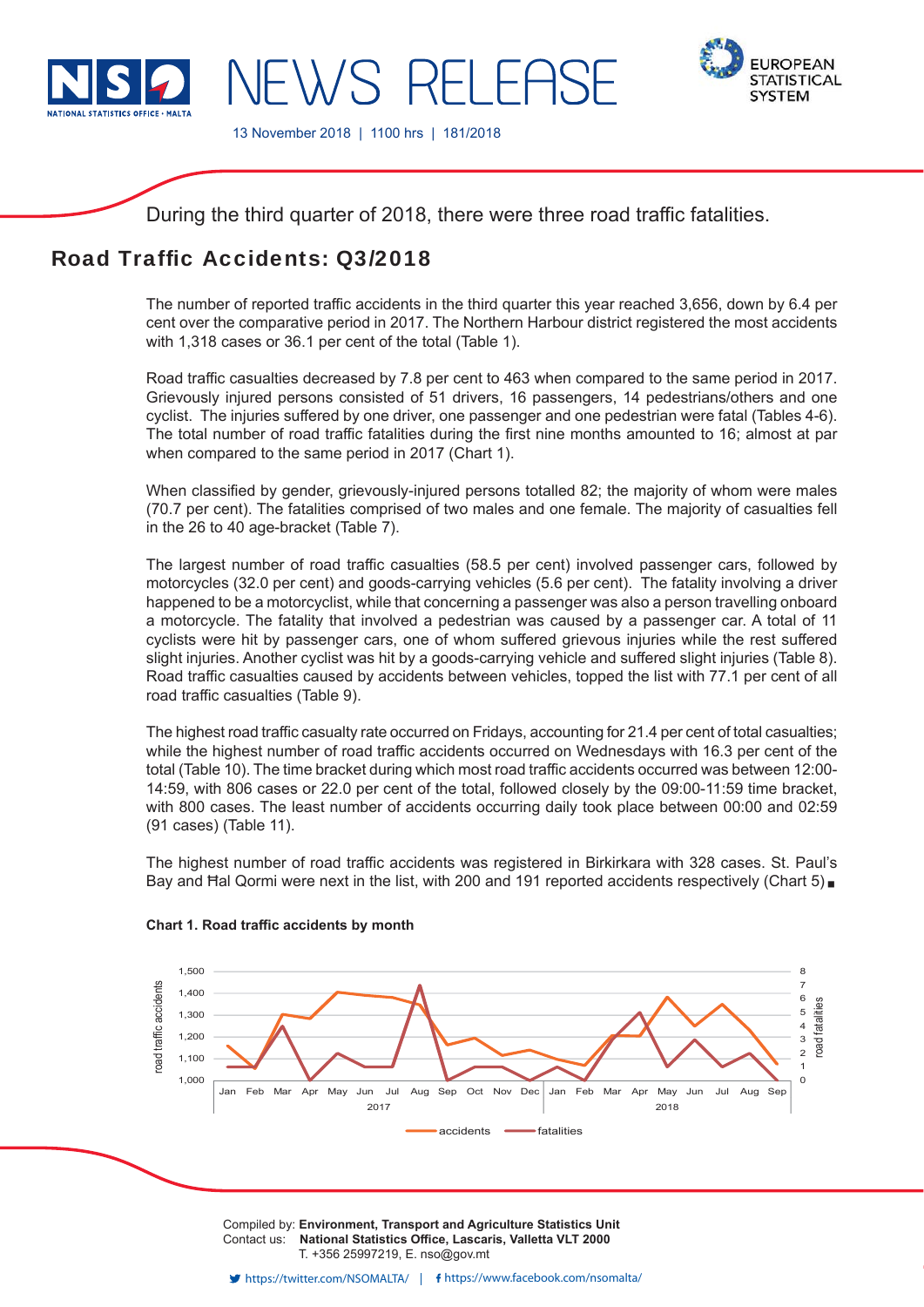|  |  |  |  |  |  | Table 1. Total road traffic accidents |
|--|--|--|--|--|--|---------------------------------------|
|--|--|--|--|--|--|---------------------------------------|

|                        |              | January-September |       |       | July-September |                      |
|------------------------|--------------|-------------------|-------|-------|----------------|----------------------|
| <b>Region/District</b> | 2018<br>2017 |                   | 2017  | 2018  |                | Percentage<br>change |
| <b>MALTA</b>           | 11,553       | 10,866            | 3,906 | 3,656 | $-250$         | $-6.4$               |
| <b>Malta</b>           | 10,859       | 10,290            | 3,638 | 3,444 | $-194$         | $-5.3$               |
| Southern Harbour       | 2,219        | 2,063             | 715   | 693   | $-22$          | $-3.1$               |
| Northern Harbour       | 4,252        | 3,945             | 1,391 | 1,318 | $-73$          | $-5.2$               |
| South Eastern          | 1,126        | 1,039             | 372   | 335   | $-37$          | $-9.9$               |
| Western                | 1,411        | 1,321             | 461   | 439   | $-22$          | $-4.8$               |
| <b>Northern</b>        | 1,851        | 1,922             | 699   | 659   | $-40$          | $-5.7$               |
| <b>Gozo and Comino</b> | 694          | 576               | 268   | 212   | $-56$          | $-20.9$              |

## Table 2. Minor road traffic accidents

|                        |              | January-September | July-September |       |        |                      |  |  |
|------------------------|--------------|-------------------|----------------|-------|--------|----------------------|--|--|
| <b>Region/District</b> | 2018<br>2017 |                   | 2017           | 2018  | Change | Percentage<br>change |  |  |
| <b>MALTA</b>           | 10,363       | 9,838             | 3,485          | 3,283 | $-202$ | $-5.8$               |  |  |
| <b>Malta</b>           | 9,760        | 9,338             | 3,256          | 3,108 | $-148$ | $-4.5$               |  |  |
| Southern Harbour       | 1,957        | 1,837             | 625            | 621   | $-4$   | $-0.6$               |  |  |
| Northern Harbour       | 3,914        | 3,642             | 1,274          | 1,206 | $-68$  | $-5.3$               |  |  |
| South Eastern          | 984          | 916               | 324            | 293   | $-31$  | $-9.6$               |  |  |
| Western                | 1,269        | 1,212             | 420            | 394   | $-26$  | $-6.2$               |  |  |
| <b>Northern</b>        | 1,636        | 1,731             | 613            | 594   | $-19$  | $-3.1$               |  |  |
| <b>Gozo and Comino</b> | 603          | 500               | 229            | 175   | $-54$  | $-23.6$              |  |  |

# Table 3. Casualties in road traffic accidents

|                        |       | January-September |      |      | July-September           |                      |
|------------------------|-------|-------------------|------|------|--------------------------|----------------------|
| <b>Region/District</b> | 2017  | 2018              | 2017 | 2018 | Change                   | Percentage<br>change |
| <b>MALTA</b>           | 1,465 | 1,304             | 502  | 463  | $-39$                    | $-7.8$               |
| <b>Malta</b>           | 1,356 | 1,207             | 457  | 416  | $-41$                    | $-9.0$               |
| Southern Harbour       | 333   | 285               | 106  | 92   | $-14$                    | $-13.2$              |
| Northern Harbour       | 392   | 351               | 135  | 135  | $\overline{\phantom{a}}$ |                      |
| South Eastern          | 175   | 181               | 62   | 48   | $-14$                    | $-22.6$              |
| Western                | 194   | 143               | 53   | 52   | $-1$                     | $-1.9$               |
| <b>Northern</b>        | 262   | 247               | 101  | 89   | $-12$                    | $-11.9$              |
| <b>Gozo and Comino</b> | 109   | 97                | 45   | 47   | $\overline{2}$           | 4.4                  |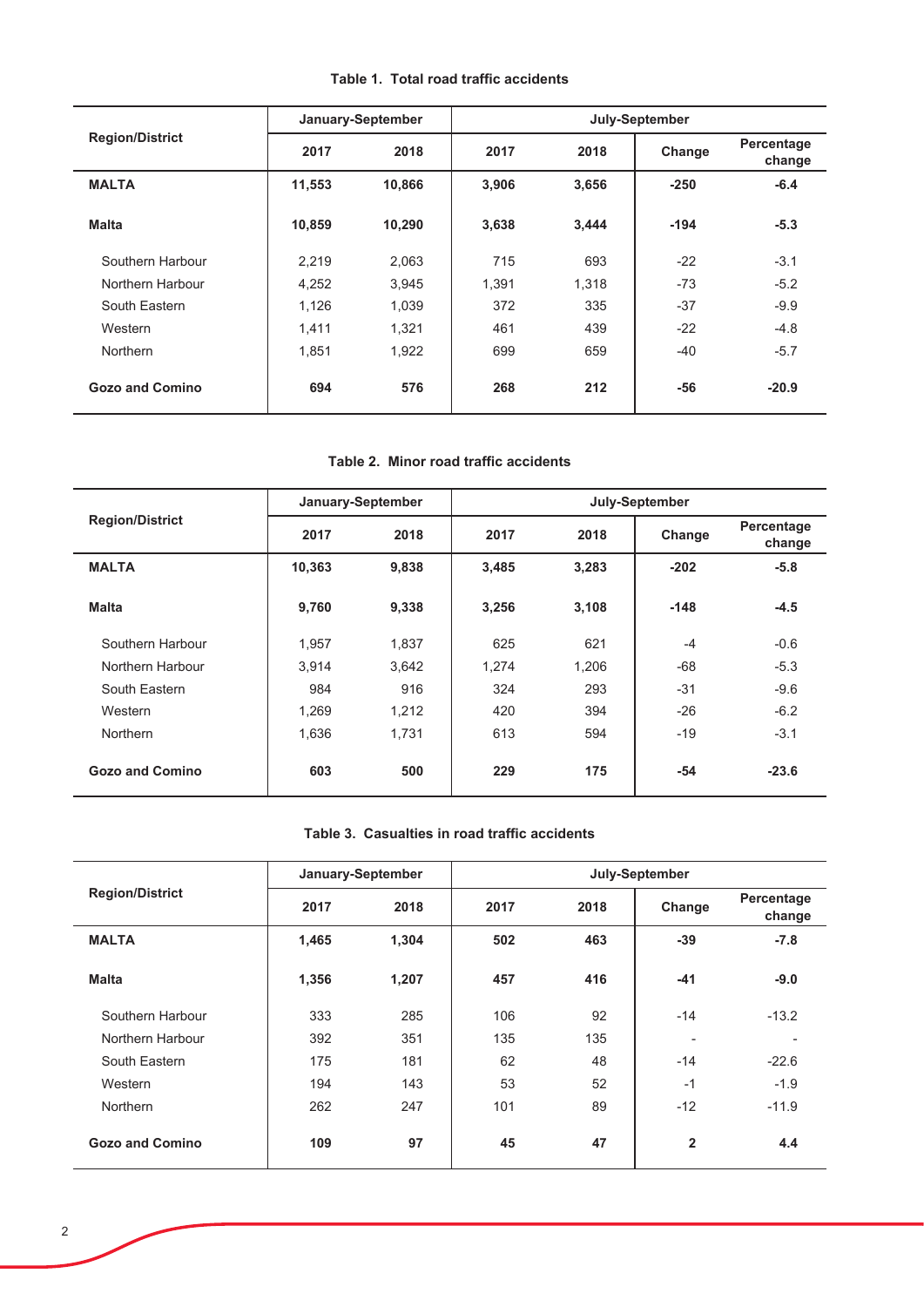| <b>Region/District</b> |                          |          | 2017   |               |       |       |          | 2018   |                          |              |
|------------------------|--------------------------|----------|--------|---------------|-------|-------|----------|--------|--------------------------|--------------|
|                        | Fatal                    | Grievous | Slight | Insignificant | Total | Fatal | Grievous | Slight | Insignificant            | <b>Total</b> |
| <b>MALTA</b>           |                          | 40       | 239    | 20            | 299   |       | 51       | 234    | 11                       | 297          |
| Malta                  |                          | 34       | 219    | 16            | 269   |       | 46       | 213    | 11                       | 271          |
| Southern Harbour       | $\overline{\phantom{a}}$ |          | 47     |               | 55    |       | 12       | 54     |                          | 69           |
| Northern Harbour       | -                        |          | 61     | b             | 77    |       |          | 67     | $\sim$<br>-3             | 80           |
| South Eastern          | $\overline{\phantom{a}}$ |          | 25     |               | 36    |       | Ο        | 24     | 4                        | 36           |
| Western                | -                        |          | 31     |               | 35    |       | 10       | 30     |                          | 40           |
| Northern               |                          |          | 55     |               | 66    |       |          | 38     |                          | 46           |
| <b>Gozo and Comino</b> |                          |          | 20     |               | 30    |       | O        | 21     | $\overline{\phantom{a}}$ | 26           |

Table 4. Injuries sustained by drivers in road traffic accidents by district: July-September

#### Table 5. Injuries sustained by passengers in road traffic accidents by district: July-September

| <b>Region/District</b> |       |          | 2017   |               |              | 2018  |                          |        |                          |       |  |
|------------------------|-------|----------|--------|---------------|--------------|-------|--------------------------|--------|--------------------------|-------|--|
|                        | Fatal | Grievous | Slight | Insignificant | <b>Total</b> | Fatal | Grievous                 | Slight | Insignificant            | Total |  |
| <b>MALTA</b>           |       | 11       | 93     | 9             | 117          |       | 16                       | 84     |                          | 104   |  |
| Malta                  |       | 11       | 85     | 9             | 109          |       | 12                       | 75     |                          | 90    |  |
| Southern Harbour       |       |          | 26     |               | 30           |       |                          | 16     |                          | 18    |  |
| Northern Harbour       |       |          | 23     |               | 29           |       | 4                        | 18     |                          | 22    |  |
| South Eastern          |       |          | 16     |               | 19           |       | $\overline{\phantom{a}}$ |        | $\overline{\phantom{a}}$ |       |  |
| Western                |       |          | 8      |               | 10           |       | ◠                        |        |                          |       |  |
| Northern               |       |          | 12     |               | 21           |       | <sub>5</sub>             | 28     |                          | 35    |  |
| <b>Gozo and Comino</b> |       |          | 8      |               |              |       | 4                        | 9      |                          | 14    |  |

#### Table 6. Injuries sustained by pedestrians/cyclists/others in road traffic accidents by district: July-September

| <b>Region/District</b> |        |          | 2017   |               |       |       |          | 2018           |               |              |
|------------------------|--------|----------|--------|---------------|-------|-------|----------|----------------|---------------|--------------|
|                        | Fatal  | Grievous | Slight | Insignificant | Total | Fatal | Grievous | Slight         | Insignificant | <b>Total</b> |
| <b>MALTA</b>           |        | 24       | 56     |               | 86    |       | 15       | 43             |               | 62           |
| Malta                  |        | 24       | 50     |               | 79    |       | 14       | 37             |               | 55           |
| Southern Harbour       |        | 8        |        |               | 21    |       |          |                |               |              |
| Northern Harbour       |        | 8        | 19     |               | 29    |       |          | 2 <sup>1</sup> |               | 33           |
| South Eastern          |        |          |        |               |       |       |          |                | -             |              |
| Western                |        |          |        |               |       |       |          |                |               |              |
| Northern               |        | 6        |        |               | 14    |       |          |                |               |              |
| <b>Gozo and Comino</b> |        |          |        |               |       |       |          |                |               |              |
| of which cyclists      | $\sim$ |          |        |               |       |       |          | 10             |               | 12           |

Note: The category "Other" refers to horsecabs and any other road traffic unit not described above.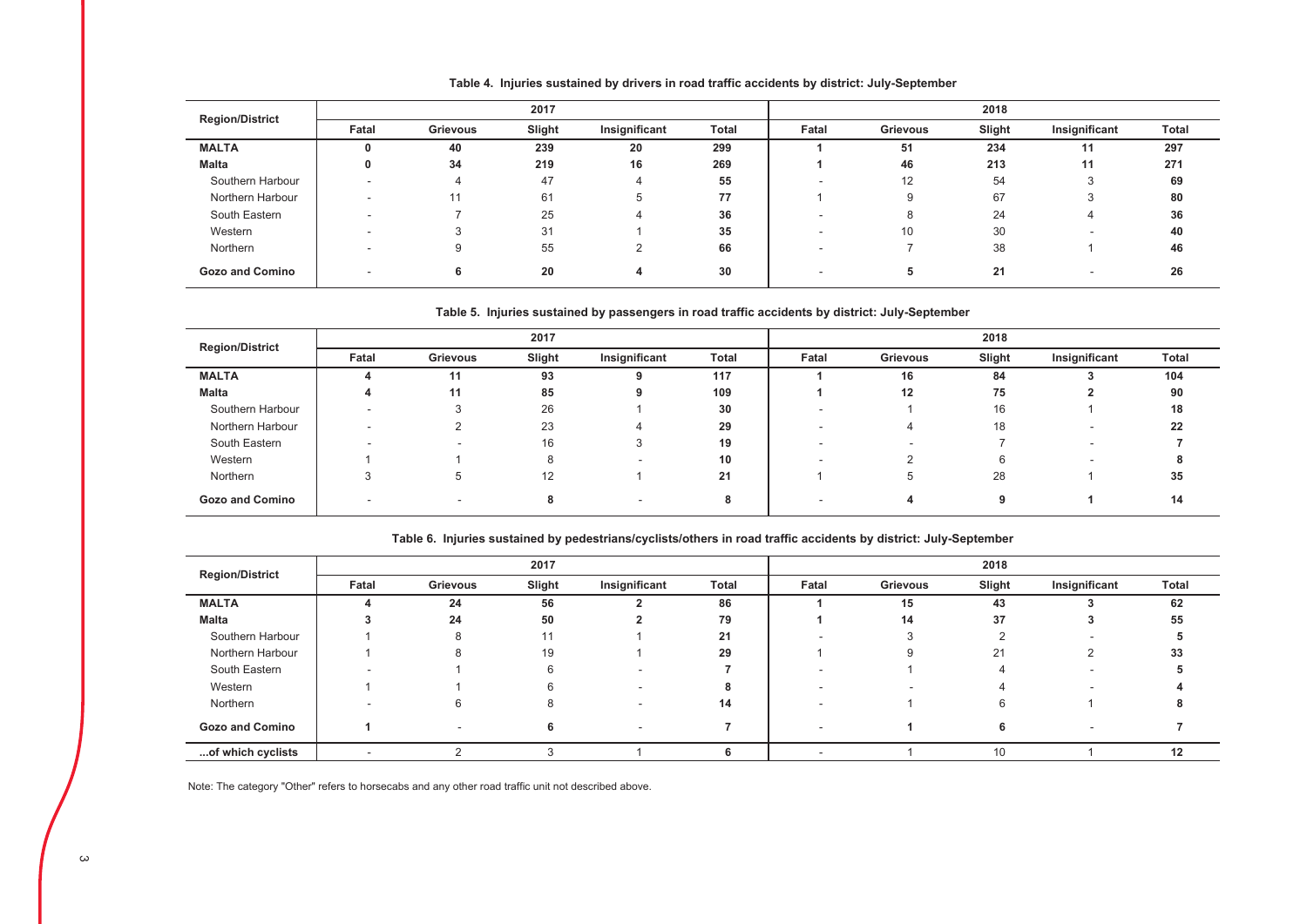|              | 2017                     |                          |                          | 2018                     |                          |                          |
|--------------|--------------------------|--------------------------|--------------------------|--------------------------|--------------------------|--------------------------|
| Age group    | Total                    | Fatal                    | <b>Grievous</b>          | Slight                   | Insignificant            | <b>Total</b>             |
|              |                          |                          |                          | <b>Males</b>             |                          |                          |
| $0 - 10$     | $\overline{5}$           | L.                       | $\mathbf{1}$             | 12                       | $\overline{a}$           | 13                       |
| $11 - 17$    | 8                        | ÷                        | $\mathbf{1}$             | 6                        | $\mathbf{1}$             | 8                        |
| 18-25        | 70                       | $\mathbf{1}$             | 9                        | 46                       | $\overline{a}$           | 56                       |
| 26-40        | 77                       |                          | 18                       | 73                       | 6                        | 97                       |
| 41-59        | 93                       | $\mathbf{1}$             | 18                       | 52                       | 3                        | 74                       |
| 60-65        | 16                       |                          | $\overline{2}$           | 13                       | $\overline{\phantom{a}}$ | 15                       |
| $66+$        | 42                       |                          | 9                        | 16                       | 1                        | 26                       |
| unknown      | $\mathbf{1}$             |                          | ÷                        | $\bar{a}$                | ÷,                       | $\blacksquare$           |
| Total        | 312                      | $\overline{\mathbf{2}}$  | 58                       | 218                      | 11                       | 289                      |
|              |                          |                          |                          | <b>Females</b>           |                          |                          |
| $0 - 10$     | 6                        | $\overline{\phantom{a}}$ | $\mathbf{1}$             | 14                       | $\blacksquare$           | 15                       |
| $11 - 17$    | 10                       |                          | $\mathbf 2$              | 3                        | $\mathbf{1}$             | 6                        |
| 18-25        | 35                       |                          | 5                        | 28                       | 1                        | 34                       |
| 26-40        | 44                       |                          | 6                        | 45                       | 2                        | 53                       |
| 41-59        | 53                       |                          | 4                        | 30                       | $\overline{2}$           | 36                       |
| 60-65        | $\,8\,$                  | 1                        | 2                        | $\overline{7}$           | L,                       | 10                       |
| $66+$        | 34                       |                          | 4                        | 16                       | $\overline{a}$           | 20                       |
| unknown      | $\overline{\phantom{a}}$ |                          | ÷                        | $\overline{\phantom{a}}$ | $\overline{\phantom{a}}$ | $\overline{\phantom{a}}$ |
| <b>Total</b> | 190                      | 1                        | 24                       | 143                      | 6                        | 174                      |
|              |                          |                          |                          | Total                    |                          |                          |
| $0 - 10$     | 11                       | $\overline{a}$           | $\overline{\mathbf{2}}$  | 26                       | $\blacksquare$           | 28                       |
| $11 - 17$    | 18                       | $\overline{a}$           | 3                        | 9                        | 2                        | 14                       |
| 18-25        | 105                      | 1                        | 14                       | 74                       | 1                        | 90                       |
| 26-40        | 121                      | $\overline{a}$           | 24                       | 118                      | 8                        | 150                      |
| 41-59        | 146                      | 1                        | 22                       | 82                       | 5                        | 110                      |
| 60-65        | 24                       | 1                        | 4                        | 20                       | $\blacksquare$           | 25                       |
| 66+          | 76                       |                          | 13                       | 32                       | 1                        | 46                       |
| unknown      | 1                        |                          | $\overline{\phantom{a}}$ | $\blacksquare$           |                          |                          |
| Total        | 502                      | 3                        | 82                       | 361                      | 17                       | 463                      |

Table 7. Road traffic casualties by type of injury, age group and sex: July-September

Chart 2. Road traffic casualties by gender and age group: July-September 2018

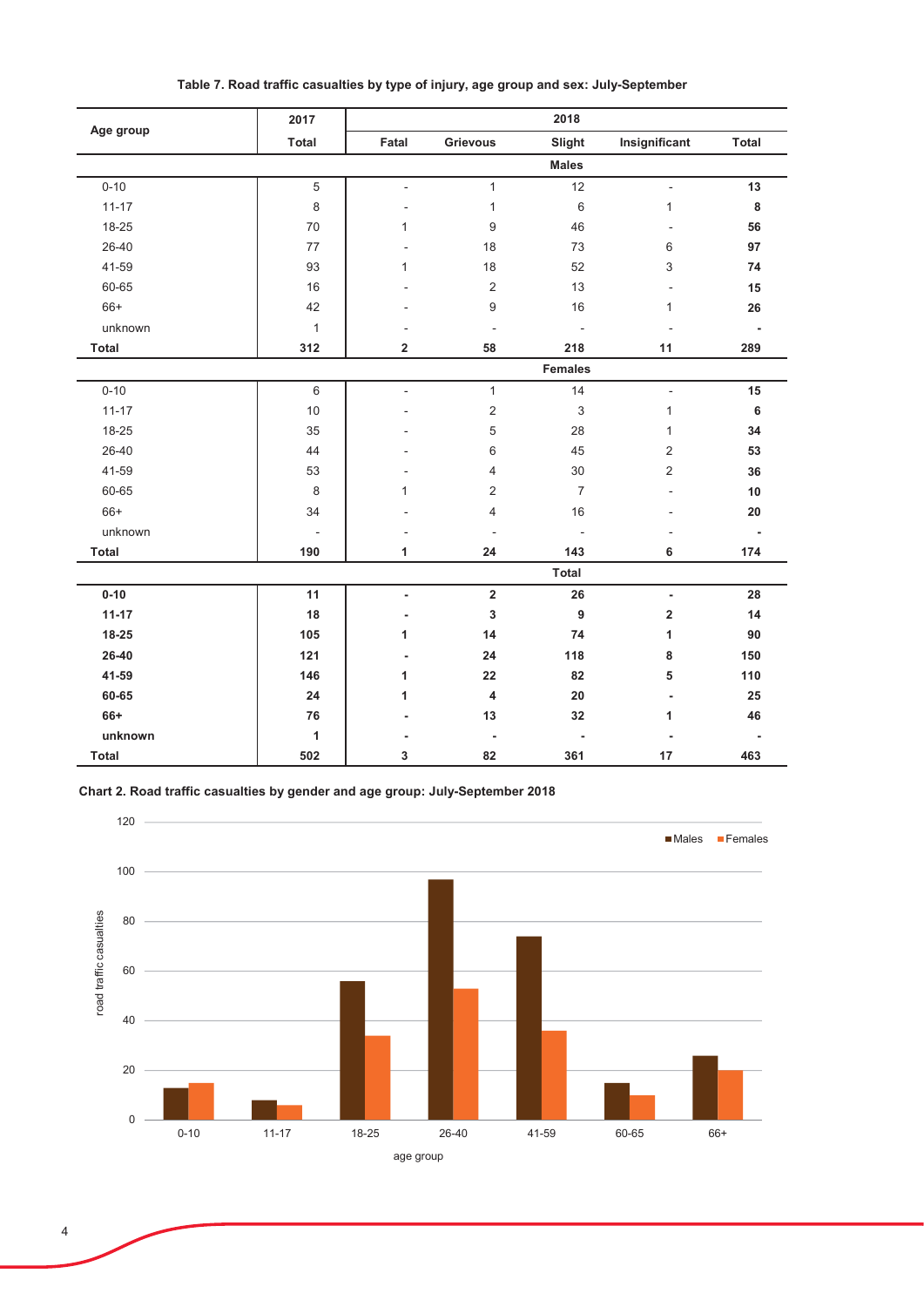| Road traffic unit |                        |       |                 | 2018   |                |                         |
|-------------------|------------------------|-------|-----------------|--------|----------------|-------------------------|
|                   | Vehicle type           | Fatal | <b>Grievous</b> | Slight | Insignificant  | <b>Total</b>            |
|                   | <b>Minibus</b>         |       |                 | 1      |                | 1                       |
|                   | Route bus              |       |                 |        |                |                         |
|                   | Motorcycle             |       | 26              | 95     | 4              | 126                     |
| <b>Driver</b>     | Quad & ATV             |       |                 | 4      |                | 4                       |
|                   | Passenger car          |       | 20              | 124    | 6              | 150                     |
|                   | Goods-carrying vehicle |       | 3               | 10     |                | 13                      |
|                   | Road tractor           |       | 2               |        |                | $\overline{\mathbf{2}}$ |
|                   | <b>Minibus</b>         |       |                 | 1      |                | 1                       |
|                   | Route bus              |       |                 | 3      |                |                         |
|                   | Motorcycle             |       |                 | 15     |                | 21                      |
| Passenger         | Quad & ATV             |       |                 | 1      |                |                         |
|                   | Passenger car          |       | 11              | 57     | 2              | 70                      |
|                   | Goods-carrying vehicle |       |                 | 7      |                | 7                       |
|                   | Route bus              |       |                 | 1      | $\overline{a}$ | 1                       |
|                   | Motorcycle             |       |                 |        |                |                         |
| Pedestrian        | Passenger car          |       | 10              | 28     |                | 40                      |
|                   | Goods-carrying vehicle |       | 3               | 1      |                | 5                       |
|                   | Unknown vehicle        |       |                 | 2      |                | 3                       |
|                   | Passenger car          |       | 1               | 9      | 1              | 11                      |
| Cyclist           | Goods-carrying vehicle |       |                 | 1      |                | 1                       |
|                   | <b>Total</b>           | 3     | 82              | 361    | 17             | 463                     |

# Table 8. Road traffic casualties by road traffic unit, vehicle type and injury: July-September

Table 9. Road traffic casualties by road traffic unit, type of accident and injury: July-September

| Road traffic unit |                         |       |                 | 2018            |                |              |
|-------------------|-------------------------|-------|-----------------|-----------------|----------------|--------------|
|                   | <b>Accident type</b>    | Fatal | <b>Grievous</b> | Slight          | Insignificant  | <b>Total</b> |
|                   | Vehicle with vehicle    |       | 43              | 207             | 9              | 260          |
|                   | Vehicle with pedestrian |       | ٠               |                 |                |              |
| <b>Driver</b>     | Vehicle with bicycle    |       |                 | 2               |                |              |
|                   | Vehicle with property   |       | 8               | 23              | 2              | 33           |
|                   | Vehicle hit and run     |       |                 |                 |                |              |
| Passenger         | Vehicle with vehicle    |       | 13              | 80              | 2              | 96           |
|                   | Vehicle with property   |       | 3               | 4               |                | 8            |
|                   | Vehicle with vehicle    |       |                 |                 |                | 1            |
| Pedestrian        | Vehicle with pedestrian |       | 12              | 31              | $\overline{2}$ | 46           |
|                   | Vehicle hit and run     |       |                 | 2               |                | 3            |
| Cyclist           | Vehicle with bicycle    |       |                 | 10 <sup>°</sup> |                | 12           |
|                   | <b>Total</b>            | 3     | 82              | 361             | 17             | 463          |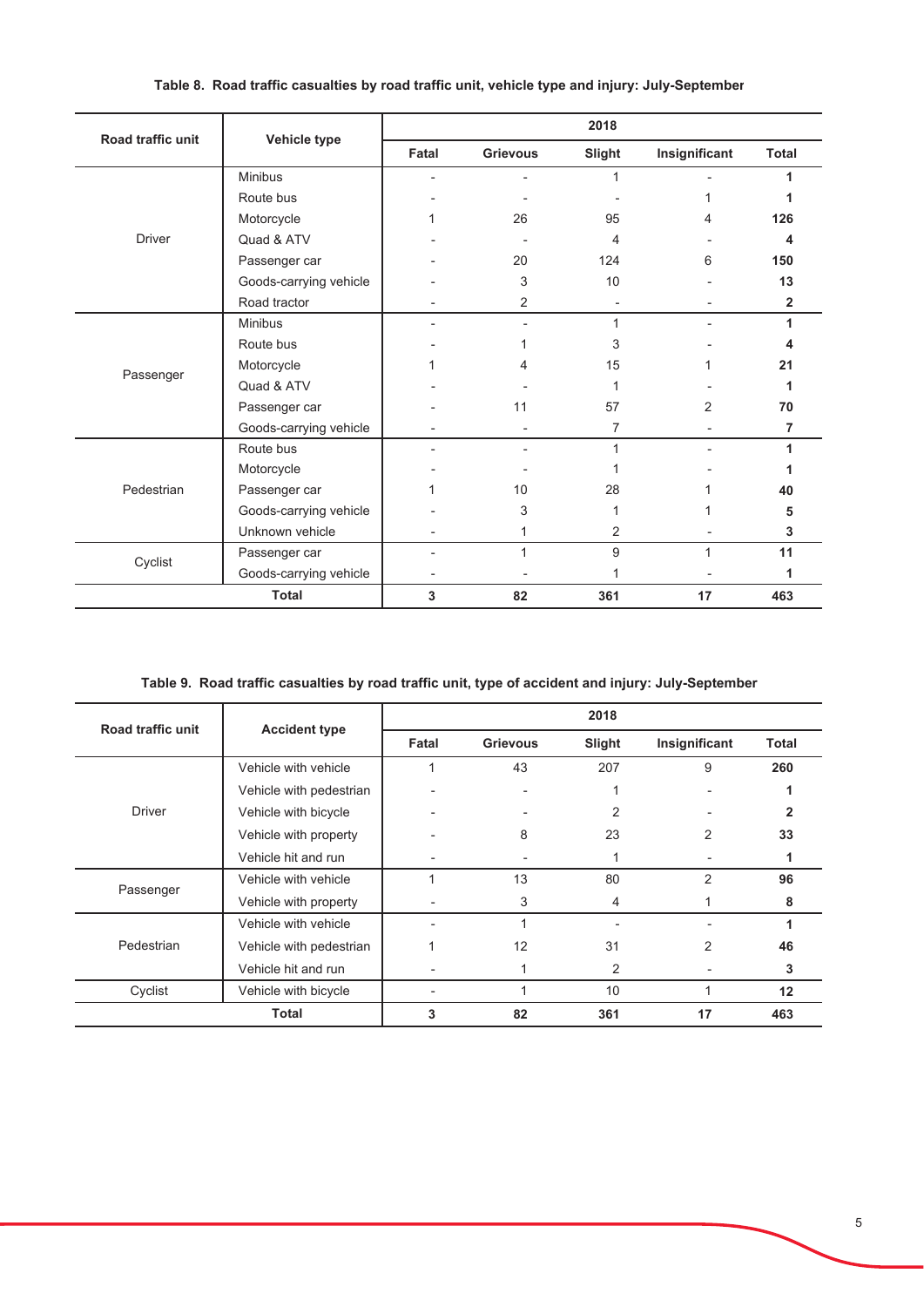|                                    | Mondav | Tuesday | Wednesday | <b>Thursdav</b> | Friday | Saturdav | Sundav | Total |
|------------------------------------|--------|---------|-----------|-----------------|--------|----------|--------|-------|
| <b>Traffic casualties</b>          | 58     | 62      | 52        | 68              | 99     | 61       | 63     | 463   |
| <b>Traffic accidents</b>           | 504    | 566     | 597       | 594             | 594    | 436      | 365    | 3,656 |
| Casualities-to-accidents ratio (%) | 11.5   | 11.0    | 8.7       | 11.4            | 16.7   | 14.0     | 17.3   | 12.7  |

Table 10. Road traffic casualties and accidents by day of the week: July-September

Chart 3. Road traffic casualties by day of the week: July-September 2018



Table 11. Road traffic accidents by day of the week and time bracket: July-September 2018

| <b>Time bracket</b> | Mondav | Tuesdav | Wednesday | Thursday | Fridav | <b>Saturday</b> | Sundav | Total |
|---------------------|--------|---------|-----------|----------|--------|-----------------|--------|-------|
| $00:00 - 02:59$     |        |         |           |          |        | 25              | 30     | 91    |
| $03:00 - 05:59$     | 9      |         | 12        | 8        | 15     | 16              | 26     | 94    |
| $06:00 - 08:59$     | 83     | 74      | 98        | 98       | 82     | 33              | 28     | 496   |
| $09:00 - 11:59$     | 99     | 136     | 126       | 138      | 131    | 99              | 71     | 800   |
| $12:00 - 14:59$     | 115    | 144     | 133       | 116      | 131    | 103             | 64     | 806   |
| 15:00 - 17:59       | 115    | 117     | 119       | 122      | 109    | 70              | 51     | 703   |
| $18:00 - 20:59$     | 55     | 66      | 73        | 75       | 86     | 62              | 64     | 481   |
| $21:00 - 23:59$     | 19     | 16      | 27        | 29       | 35     | 28              | 31     | 185   |
| Total               | 504    | 566     | 597       | 594      | 594    | 436             | 365    | 3.656 |

Chart 4. Road traffic accidents by day of the week and time bracket: July-September 2018

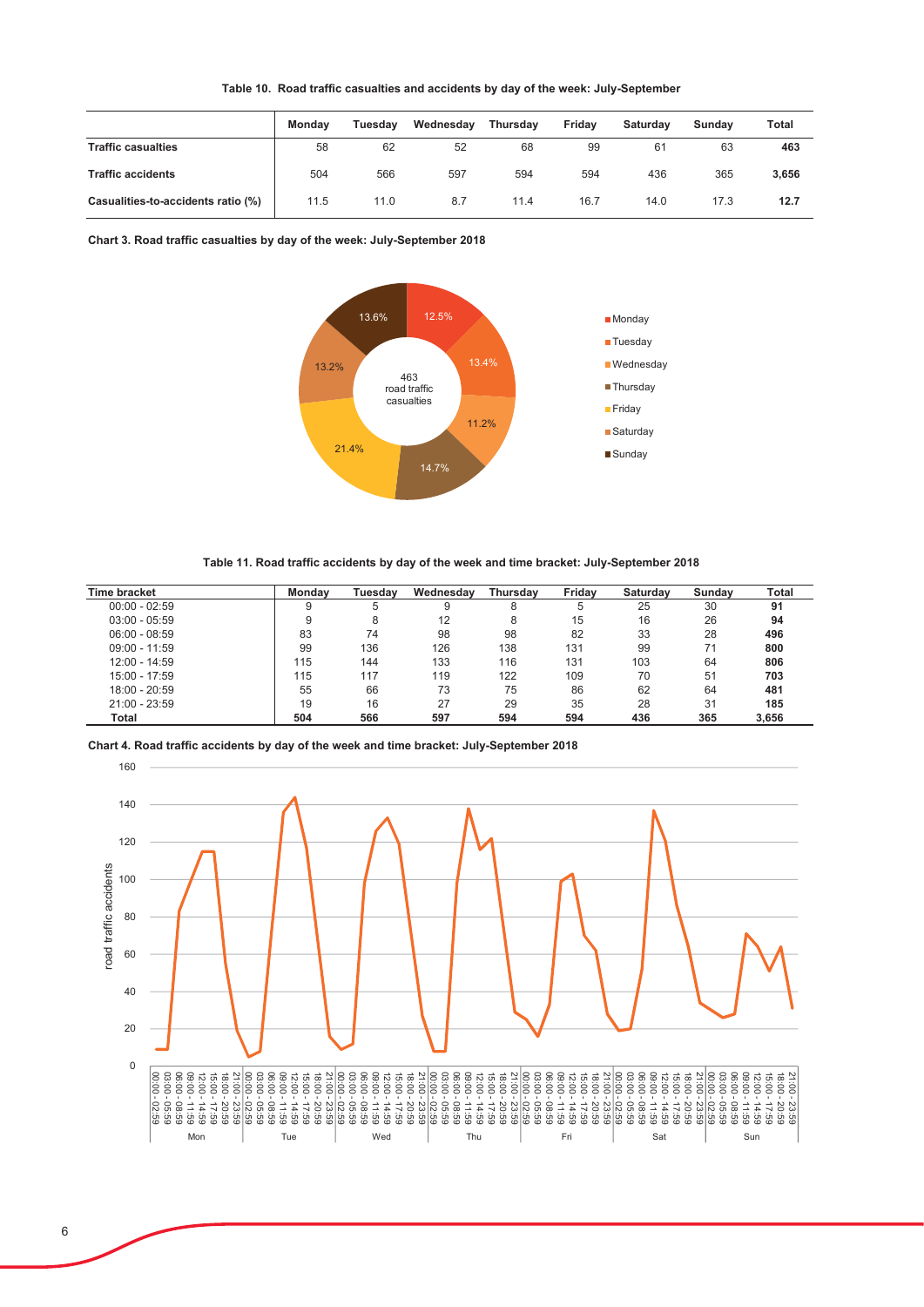Table 12. Road traffic accidents by locality ...

| Locality                | January-September |       | July-September          |                |                          |
|-------------------------|-------------------|-------|-------------------------|----------------|--------------------------|
|                         | 2017              | 2018  | 2017                    | 2018           | Change                   |
| <b>Southern Harbour</b> | 2,219             | 2,063 | 715                     | 693            | $-22$                    |
| Cospicua                | 81                | 67    | 25                      | 20             | $-5$                     |
| Fgura                   | 186               | 186   | 63                      | 75             | 12                       |
| Floriana                | 147               | 149   | 50                      | 33             | $-17$                    |
|                         |                   |       |                         |                |                          |
| <b>Hal Luqa</b>         | 256               | 305   | 87                      | 108            | 21                       |
| <b>Hal Tarxien</b>      | 181               | 201   | 53                      | 68             | 15                       |
| <b>Haż-Żabbar</b>       | 274               | 182   | 96                      | 68             | $-28$                    |
| Kalkara                 | 38                | 22    | 15                      | $\overline{4}$ | $-11$                    |
| Marsa                   | 442               | 457   | 147                     | 161            | 14                       |
| Paola                   | 349               | 250   | 98                      | 68             | $-30$                    |
| Santa Lucija            | 22                | 25    | 9                       | $\overline{7}$ | $-2$                     |
|                         |                   |       |                         |                |                          |
| Senglea                 | 16                | 25    | $6\phantom{1}$          | 11             | 5                        |
| Valletta                | 167               | 129   | 51                      | 50             | $-1$                     |
| Vittoriosa              | 46                | 42    | 11                      | 10             | $-1$                     |
| Xgħajra                 | 14                | 23    | $\overline{\mathbf{4}}$ | 10             | 6                        |
| <b>Northern Harbour</b> | 4,252             | 3,945 | 1,391                   | 1,318          | $-73$                    |
| <b>Birkirkara</b>       | 921               |       |                         |                |                          |
|                         |                   | 907   | 313                     | 328            | 15                       |
| Gżira                   | 306               | 246   | 94                      | 82             | $-12$                    |
| <b>Hal Qormi</b>        | 534               | 600   | 167                     | 191            | 24                       |
| <b>Hamrun</b>           | 249               | 252   | 79                      | 91             | 12                       |
| Msida                   | 428               | 326   | 134                     | 102            | $-32$                    |
| Pembroke                | 75                | 67    | 25                      | 12             | $-13$                    |
| San Gwann               | 362               | 332   | 105                     | 100            | $-5$                     |
| Santa Venera            | 220               | 189   | 77                      |                | $-17$                    |
|                         |                   |       |                         | 60             |                          |
| St Julian's             | 359               | 294   | 134                     | 97             | $-37$                    |
| Swiegi                  | 173               | 181   | 57                      | 54             | $-3$                     |
| Ta' Xbiex               | 92                | 61    | 28                      | 16             | $-12$                    |
| Tal-Pietà               | 120               | 129   | 38                      | 43             | $\,$ 5 $\,$              |
| Tas-Sliema              | 413               | 361   | 140                     | 142            | 2                        |
| <b>South Eastern</b>    | 1,126             | 1,039 | 372                     | 335            | $-37$                    |
|                         |                   |       |                         |                |                          |
| Birżebbuġa              | 158               | 170   | 49                      | 53             | 4                        |
| Gudja                   | 152               | 165   | 54                      | 66             | 12                       |
| <b>Hal Ghaxaq</b>       | 67                | 52    | 28                      | 12             | $-16$                    |
| <b>Hal Kirkop</b>       | 50                | 32    | 12                      | 5              | $-7$                     |
| Hal Safi                | 35                | 25    | 10                      | $\overline{7}$ | $-3$                     |
| Marsaskala              | 160               | 137   | 49                      | 59             | 10                       |
| Marsaxlokk              | 50                | 46    | 15                      | 15             | $\overline{\phantom{a}}$ |
| Mqabba                  | 41                | 31    | 9                       | 9              |                          |
| Qrendi                  |                   |       |                         |                |                          |
|                         | 46                | 29    | 16                      | 8              | -8                       |
| Żejtun                  | 255               | 242   | 90                      | 67             | $-23$                    |
| Żurrieg                 | 112               | 110   | 40                      | 34             | $-6$                     |
| Western                 | 1,411             | 1,321 | 461                     | 439            | $-22$                    |
| <b>Had-Dingli</b>       | 45                | 36    | 20                      | 9              | $-11$                    |
| <b>Hal Balzan</b>       | 118               | 136   | 37                      | 46             | 9                        |
|                         | 153               | 123   | 38                      |                | $\mathbf{1}$             |
| <b>Hal Lija</b>         |                   |       |                         | 39             |                          |
| <b>H'Attard</b>         | 355               | 354   | 114                     | 120            | 6                        |
| Haż-Żebbuġ              | 266               | 231   | 91                      | 79             | $-12$                    |
| Iklin                   | 64                | 62    | 20                      | 23             | $\mathfrak{S}$           |
| Mdina                   | 24                | 23    | 6                       | 4              | $-2$                     |
| Mtarfa                  | 18                | 78    | 8                       | 5              | $-3$                     |
| Rabat                   | 252               | 195   | 90                      | 77             | $-13$                    |
| Siģģiewi                | 116               | 83    | 37                      | 37             |                          |
|                         |                   |       |                         |                |                          |
| Northern                | 1,851             | 1,922 | 699                     | 659            | $-40$                    |
| <b>Hal Gharghur</b>     | 66                | 78    | 21                      | 23             | $\overline{2}$           |
| Mellieħa                | 301               | 310   | 127                     | 116            | $-11$                    |
| Mġarr                   | 83                | 106   | 36                      | 45             | $\boldsymbol{9}$         |
| Mosta                   | 490               | 443   | 173                     | 135            | $-38$                    |
| Naxxar                  | 419               | 426   | 155                     | 140            | $-15$                    |
| St Paul's Bay           |                   |       | 187                     |                | 13                       |
|                         | 492               | 559   |                         | 200            |                          |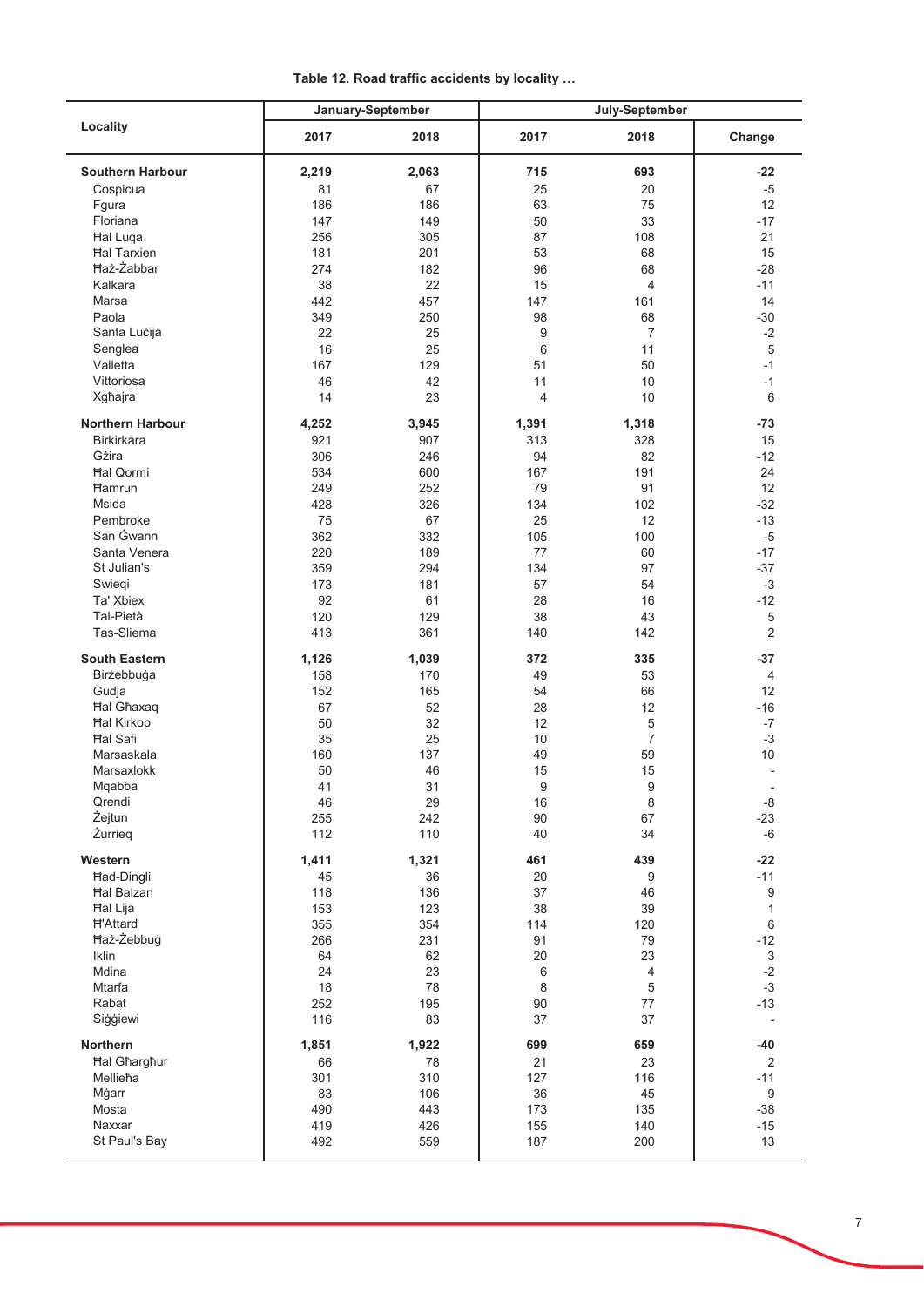|  |  |  |  |  | Table 12. Road traffic accidents by locality |  |  |
|--|--|--|--|--|----------------------------------------------|--|--|
|--|--|--|--|--|----------------------------------------------|--|--|

| Locality               | January-September |        | July-September |       |        |  |
|------------------------|-------------------|--------|----------------|-------|--------|--|
|                        | 2017              | 2018   | 2017           | 2018  | Change |  |
| <b>Gozo and Comino</b> | 694               | 576    | 268            | 212   | $-56$  |  |
| Fontana                | 9                 | 14     | $\overline{2}$ | 5     | 3      |  |
| Għajnsielem            | 80                | 59     | 24             | 22    | $-2$   |  |
| Gharb                  | 33                | 21     |                | 6     | $-1$   |  |
| Għasri                 | 7                 | 6      | 3              |       | $-2$   |  |
| Munxar                 | 24                | 19     | 13             | 9     | $-4$   |  |
| Nadur                  | 32                | 36     | 15             | 15    |        |  |
| Qala                   | 14                | 19     | 6              | 9     | 3      |  |
| San Lawrenz            | 7                 | 2      | 3              | 0     | $-3$   |  |
| Ta' Kercem             | 6                 | 6      | 5              | 2     | $-3$   |  |
| Ta' Sannat             | 28                | 13     | 10             |       | $-3$   |  |
| Victoria               | 211               | 187    | 80             | 65    | $-15$  |  |
| Xaghra                 | 73                | 54     | 35             | 21    | $-14$  |  |
| Xewkija                | 123               | 97     | 45             | 33    | $-12$  |  |
| Żebbuġ                 | 47                | 43     | 20             | 17    | $-3$   |  |
| Total                  | 11,553            | 10,866 | 3,906          | 3,656 | $-250$ |  |

# Chart 5. Top ten localities in which most road traffic accidents occurred: July-September 2018